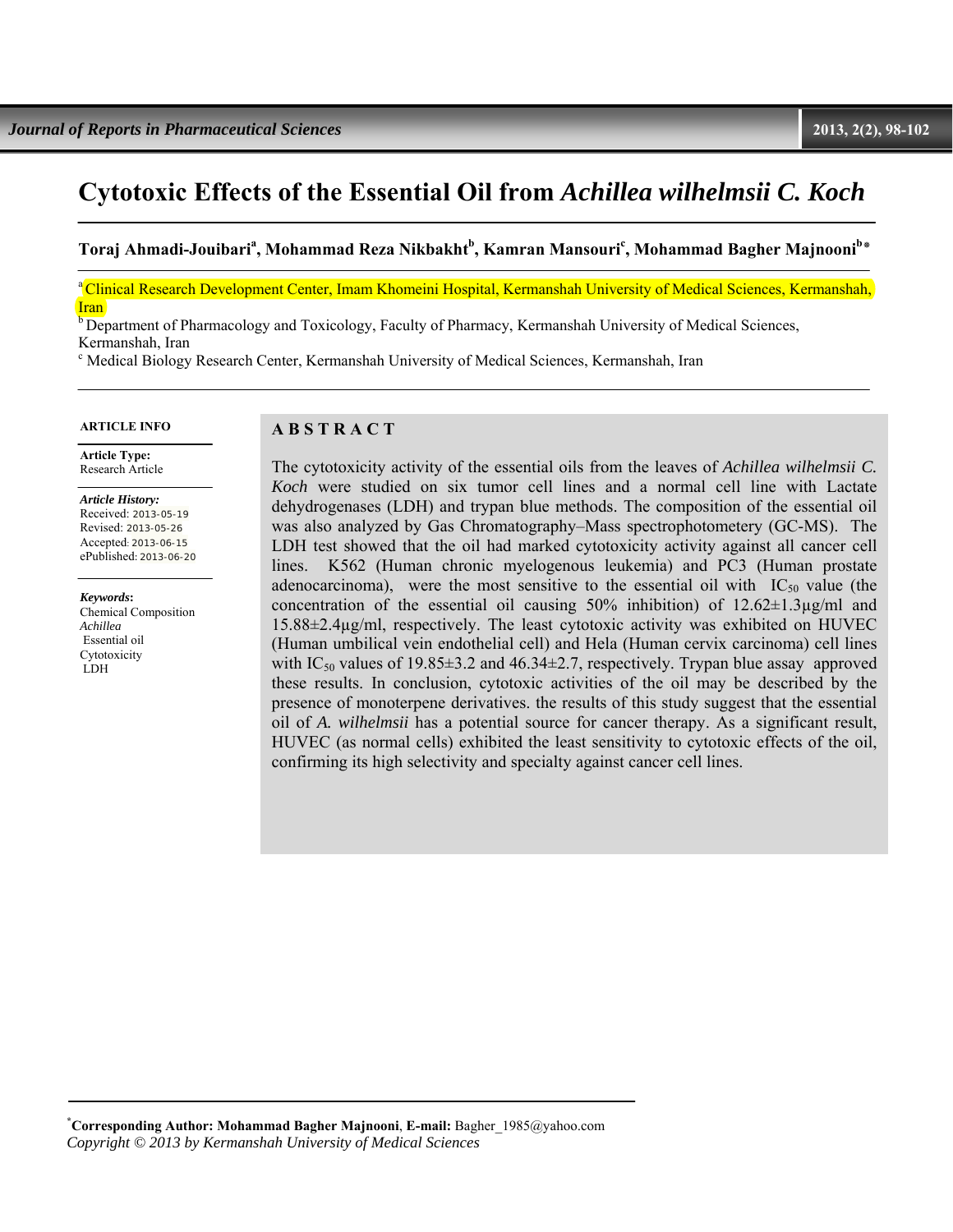# **Introduction**

The *Achillea* genus (*Asteraceae*) has more than 100 species, that are spread throughout the world, including Asia and Europe. In Iran, nineteen species of this genus have been identified and acknowledged for their essential oil<sup>[1]</sup>. *Achillea* genus is widely used in the folk medicine as sedative, menstrual regulator, anti-inflammation, anti helminthic, analgesic and also as a treatment for liver disorders, fever and cough <sup>[1]</sup>. Some studies have also demonstrated that the oils of *Achillea* species exhibit antimicrobial, antioxidant and cytotoxic activities <sup>[2-1</sup>] 7]. *A. wilhelmsii* is a member of *Achillea* genus which is widely found in different parts of Iran. *A. wilhelmsii* has been the subject of several studies, namely antimicrobial, anti hypertensive, and anti hyperlipidemic. These effects may be attributed to high flavonoids and sesquiterpene lactones content  $[8,9]$  $[8,9]$ . Several studies have reported that the extract and oil of *Achillea* species exhibit cytotoxic effects against various cancer cell lines  $[6, 10, 11]$  $[6, 10, 11]$  but no cytotoxic activities of the essential oil of *A. wilhelmsi* have yet been found. At the present study, after obtaining the essential oil from the aerial parts of *A. wilhelmsii*, its cytotoxic effects were studied *in vitro* on six cancer cell lines (HL60, K562, Jurkat, PC3, HT29, and Hela) and normal cells (HUVEC), using Trypan blue exclusion and LDH assays. The composition of the essential oils from the aerial parts of *A. wilhelmsii* was also analyzed by GC–MS.

# **Materials and Methods**

# **Experimental**

# *Plant material*

The aerial parts of *A. wilhelmsii* were collected in Kermanshah (West of Iran) in July 2012. The Specimens were identified by one of the authors (Prof. Bahrami ) and vouchers were deposited at the herbarium of the College of Pharmacy (University of Medical Sciences, Kermanshah, Iran).The aerial parts of *A. wilhelmsii* were air dried and then powdered leaves were separately submitted to hydrodistillation using a Clevenger-type apparatus for 4h. Anhydrous sodium sulphate was used to dehydrate the essential oil and after filtration. The collected oil was then stored at a temperature of -20˚C until testing.

# *Analysis of the essential oil by GC–MS*

The procedure of essential oil analysis has been reported in literature [12]

# *Cell lines and culture*

The cell lines, PC3 (Human prostate adenocarcinoma), HT29 (Human colon carcinoma), Hela (Human cervix carcinoma), K562 (Human chronic myelogenous leukemia), Jurkat (Adult T cell leukemia), HL60 (Human promyelocytic leukemia), HUVEC (Human umbilical vein endothelial cell) were purchased from the National Cell Bank of Pasteur Institute (Tehran). The cell lines were grown and maintained in a humidified incubator at 37 ºC and  $5\%$  CO<sub>2</sub> atmosphere in DMEM (Dulbecco's Modified Eagle's Medium) supplemented with 10% fetal bovine serum (FBS), 100 units/ml penicillin and 100µg/ml streptomycin.

#### *Trypan blue assay*

To determine the cytotoxic effects of the essential oil of *A. wilhelmsii* on viability of the cell lines, approximately  $0.75 \times 10^5$  cells/ml were cultured in a 6-well tissue culture plate and the oil was added at different concentrations (1, 10, 25, 50, 100, 250, 500, and 1000µg/ml). After 48h incubation, the cells were collected and resuspended in 0.4% trypan blue .The percentages of viable cells were counted and comprised with the control samples  $[13]$ .

# *LDH assay*

The cytotoxic effect of *A. wilhelmsii* was also examined using LDH assay  $[14]$ . Briefly, after the incubation of the cell lines with different concentrations of the oil (1, 10, 25, 50, 100, 250, 500, and 1000µg/ml) for 48h, the supernatant was removed. Then, 100 µl of the supernatant from each well was transferred to a new micro plate, and 100µl of LDH reagent mixed with catalyst (Roche Diagnostics Corporation, Indianapolis, IN, USA) was added to the wells and incubated for 30 min in dark at room temperature. Finally, the absorbance was read at 490nm with background subtraction at 630 nm using the Synergy HT multi detection Micro Plate Reader. For untreated cells, 1% triton X-100 with LDH reagent were added whose results were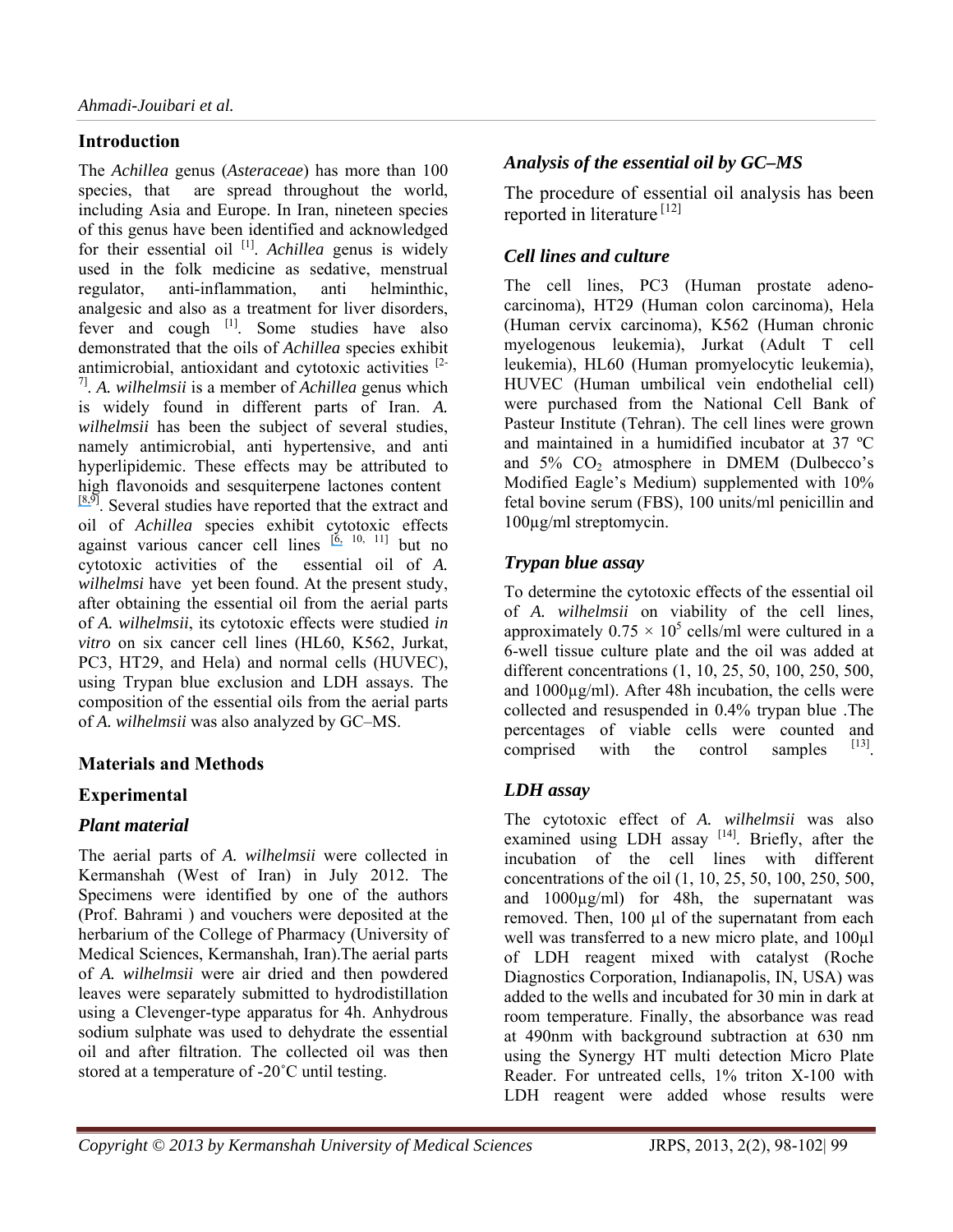considered as positive control; the media without cells considered as negative control.

#### *Statistical analysis*

Statistical analysis was performed by Excel 2007 and SPSS (V=11.5). The results were expressed as mean  $+$ S.E after triple measurement.

#### **Results and discussion** *Chemical composition of the essential oil*

Eighty-six compounds were identified which constituted 98.85% of total essential oil from aerial parts of *A. wilhelmsii* . The major components were ρ- Cymene (23.35%), 1,8-cineole (20.83%), Dihydrocarvone (19.13%), camphor (6.67%) and verbanol acetate (3.53). The complete results of the essential oil analysis has been reported in our previous stud $v^{[12]}$ 

#### *Cytotoxicity assay*

The cytotoxic activities of *A. wilhelmsii* were examined on the six human cancer cell lines and a normal cell line by trypan blue exclusion and lactate dehydrogenase (LDH) assays. LDH is an enzyme which exists in all cells and is released in culture medium when the cells are suffering apoptosis  $[15]$ . The results of present study proved that the oil has marked cytotoxic effects on all the six cancer cell lines which the  $IC_{50}$  values shown in Table 1. Furthermore, the cytotoxic effects of the essential oil on three leukemia cell lines were significantly stronger than other cell lines. K562 was the most sensitive to the essential oil with an  $IC_{50}$  value of  $12.62 \pm 1.3 \,\mu g/ml$ .

Among the other cancer cell lines, PC3 had high sensitivity with  $IC_{50}$  values of 15.88 $\pm$ 2.4 $\mu$ g/ml. The minimum cytotoxic activity was exhibited on HUVEC and Hela cell lines with  $IC_{50}$  values of 19.85 $\pm$ 3.2 and 46.34 $\pm$ 2.7, respectively. As a result, HUVEC (as normal cells) exhibited the least sensitivity to cytotoxic effects of the oil, confirming its high selectivity and specialty against cancer cell lines. In the present study, the essential oil of *A. wilhelmsii* showed high and low cytotoxic activities against K562 and Hela, respectively (Fig. 1). The reason for the differences of IC50 values for different cell lines are related to type of cell lines.

**Table 1.** IC<sub>50</sub> values ( $\mu$ g\ml) of cytotoxic effects of the essential oil from *A. wilhelmsii* on different cell lines by LDH assay. Reported results represent mean  $\pm$  standard deviation from triplicate tests.

| cell <sup>r</sup><br>lines | Jurkat            | K562                | <b>HL60</b>     | итэо<br>-1147     | Hela                                   | $D^{O2}$<br>ື | Huvec                   |
|----------------------------|-------------------|---------------------|-----------------|-------------------|----------------------------------------|---------------|-------------------------|
| IC <sub>50</sub>           | $\sim$ $\sim$<br> | --<br>ر. ⊥ — …<br>. | $13.06 \pm 2.4$ | $\sim$ $-$<br>0.3 | $\sim$<br>,,,<br>$\tau v \sim$<br>┱┷∠. | 5.88<br>.00-  | 0.05<br>u<br>^<br>⊶.ن⊥ل |

Cytotoxic activities of the oil may be related to the presence of monoterpene derivatives such as ρ-Cymene (23.35%), 1,8-cineole (20.83%), Dihydrocarvone (19.13%), camphor  $(6.67\%)$ ,  $\alpha$ pinene (1.81%), α-terpineol (1.26%) that existed in essential oil of *A. wilhelmsii* <sup>[12]</sup>. The monoterpene compounds can show cytotoxic activity by several mechanisms; among them are: cell membrane damage, coagulation of the cytoplasm, depolarization of mitochondria membrane, perturbation in ionic  $Ca^{++}$  cycle, and anti genotoxicity effect  $[16]$ . Eucalyptol showed protection of cells against genotoxicity  $\frac{17}{7}$  and  $\alpha$ -terpineol showed anticancer activities against human melanoma M14 cell line  $[6]$ . The studies on cytotoxic activities of other *Achillea* spp approved our results. As the essential oil of flowers (FL) and vegetative parts (VP) of *Achillea*

*ligustica* have shown cytotoxic effects. The high cytotoxic effects were observed on B16-F1 cell line with  $IC_{50}$  values of  $0.220 \pm 0.022$  mg/ml and 0.459±0.067 mg/ml for FL and VP oil, respectively [\[6\]](https://www.researchgate.net/publication/24310672_Composition_and_biological_activity_of_essential_oil_of_Achillea_ligustica_All_Asteraceae_naturalized_in_central_Italy_Ideal_candidate_for_anti-cariogenic_formulations?el=1_x_8&enrichId=rgreq-156ff79d-3f8b-4283-bbe1-e6a57c2282cc&enrichSource=Y292ZXJQYWdlOzI5MjEzMTE4NDtBUzozMjI1OTQxNjU3MjMxMzZAMTQ1MzkyMzg1MDE3Nw==).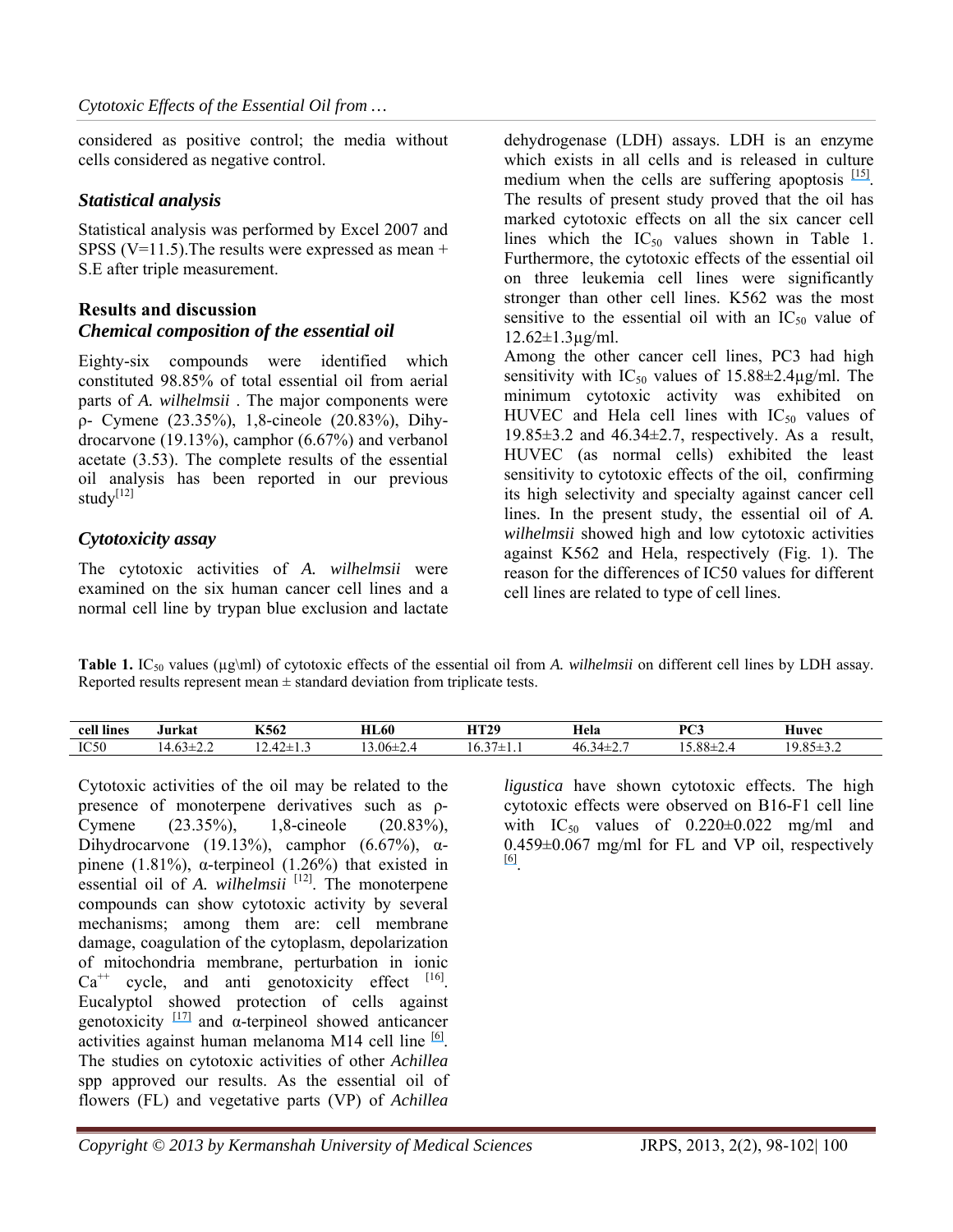

**Fig. 1 .** Effects of the essential oil from *A. wilhelmsii* on the studied cell lines after 48 h as investigated by trypan blue exclusion. Each data shown is one representative example of three independent experiments, expressed as the percentage of control and standard deviations.

In conclusion, the essential oil from aerial parts of *A. wilhelmsii* showed high cytotoxic activities on different cancer cell lines. The results of this study suggest that the possibility of using the essential oil of *A. wilhelmsii* as a potential source for cancer therapy. Our results can be considered as the first report on *in vitro* cytotoxicity of the essential oil of *A. wilhelmsii*.

#### **Acknowledgment**

This study was financially supported by the Research Fund of Medical Biology Research Center of Kermanshah University of Medical Sciences.

# **Conflict of interest**

Authors certify that no actual or potential conflict of interest in relation to this article exists.

#### **References:**

[1] Zargari A. Medicinal Plants, Vol 3, sixth Ed, 107- 117. Tehran University Publications. 1996.

[2] [Candan F, Unlu M, Tepe B, Daferera D, Polissiou](https://www.researchgate.net/publication/6589754_Antioxidant_and_antimicrobial_activity_of_the_essential_oil_and_methanol_extracts_of_Achillea_millefolium_subsp_millefolium_Afan_Asteraceae_J_Ethnopharmacol_872-3215-220?el=1_x_8&enrichId=rgreq-156ff79d-3f8b-4283-bbe1-e6a57c2282cc&enrichSource=Y292ZXJQYWdlOzI5MjEzMTE4NDtBUzozMjI1OTQxNjU3MjMxMzZAMTQ1MzkyMzg1MDE3Nw==) [M, Sökmen A, et al. Antioxidant and antimicrobial](https://www.researchgate.net/publication/6589754_Antioxidant_and_antimicrobial_activity_of_the_essential_oil_and_methanol_extracts_of_Achillea_millefolium_subsp_millefolium_Afan_Asteraceae_J_Ethnopharmacol_872-3215-220?el=1_x_8&enrichId=rgreq-156ff79d-3f8b-4283-bbe1-e6a57c2282cc&enrichSource=Y292ZXJQYWdlOzI5MjEzMTE4NDtBUzozMjI1OTQxNjU3MjMxMzZAMTQ1MzkyMzg1MDE3Nw==) [activity of the essential oil and methanol extracts of](https://www.researchgate.net/publication/6589754_Antioxidant_and_antimicrobial_activity_of_the_essential_oil_and_methanol_extracts_of_Achillea_millefolium_subsp_millefolium_Afan_Asteraceae_J_Ethnopharmacol_872-3215-220?el=1_x_8&enrichId=rgreq-156ff79d-3f8b-4283-bbe1-e6a57c2282cc&enrichSource=Y292ZXJQYWdlOzI5MjEzMTE4NDtBUzozMjI1OTQxNjU3MjMxMzZAMTQ1MzkyMzg1MDE3Nw==) [Achillea millefolium subsp. millefolium Afan.](https://www.researchgate.net/publication/6589754_Antioxidant_and_antimicrobial_activity_of_the_essential_oil_and_methanol_extracts_of_Achillea_millefolium_subsp_millefolium_Afan_Asteraceae_J_Ethnopharmacol_872-3215-220?el=1_x_8&enrichId=rgreq-156ff79d-3f8b-4283-bbe1-e6a57c2282cc&enrichSource=Y292ZXJQYWdlOzI5MjEzMTE4NDtBUzozMjI1OTQxNjU3MjMxMzZAMTQ1MzkyMzg1MDE3Nw==)  [\(Asteraceae\) Ethnopharmacol. 2003;87:215–220.](https://www.researchgate.net/publication/6589754_Antioxidant_and_antimicrobial_activity_of_the_essential_oil_and_methanol_extracts_of_Achillea_millefolium_subsp_millefolium_Afan_Asteraceae_J_Ethnopharmacol_872-3215-220?el=1_x_8&enrichId=rgreq-156ff79d-3f8b-4283-bbe1-e6a57c2282cc&enrichSource=Y292ZXJQYWdlOzI5MjEzMTE4NDtBUzozMjI1OTQxNjU3MjMxMzZAMTQ1MzkyMzg1MDE3Nw==) 

[3] U nlu M, Daferera D, Do nmez E, Polissiou M, Tepe B, So kmen A. Compositions and the in vitro antimicrobial activities of the essential oils of Achillea setacea and Achillea teretifolia (Compositae) Ethnopharmacol. 2002;83:117–121.

[4] [Sökmen A, Vardar-Unlü G, Polissiou M, Daferera](https://www.researchgate.net/publication/9027605_Antimicrobial_Activity_of_Essential_Oil_and_Methanol_Extracts_of_Achillea_sintenisii_Hub_Mor_Asteraceae?el=1_x_8&enrichId=rgreq-156ff79d-3f8b-4283-bbe1-e6a57c2282cc&enrichSource=Y292ZXJQYWdlOzI5MjEzMTE4NDtBUzozMjI1OTQxNjU3MjMxMzZAMTQ1MzkyMzg1MDE3Nw==)  [D, Sökmen M, Dönmez E. Antimicrobial activity of](https://www.researchgate.net/publication/9027605_Antimicrobial_Activity_of_Essential_Oil_and_Methanol_Extracts_of_Achillea_sintenisii_Hub_Mor_Asteraceae?el=1_x_8&enrichId=rgreq-156ff79d-3f8b-4283-bbe1-e6a57c2282cc&enrichSource=Y292ZXJQYWdlOzI5MjEzMTE4NDtBUzozMjI1OTQxNjU3MjMxMzZAMTQ1MzkyMzg1MDE3Nw==)  [essential oil and methanol extracts of Achillea](https://www.researchgate.net/publication/9027605_Antimicrobial_Activity_of_Essential_Oil_and_Methanol_Extracts_of_Achillea_sintenisii_Hub_Mor_Asteraceae?el=1_x_8&enrichId=rgreq-156ff79d-3f8b-4283-bbe1-e6a57c2282cc&enrichSource=Y292ZXJQYWdlOzI5MjEzMTE4NDtBUzozMjI1OTQxNjU3MjMxMzZAMTQ1MzkyMzg1MDE3Nw==)  [sintenisii Hub. Mor. \(Asteraceae\) Phytother Res.](https://www.researchgate.net/publication/9027605_Antimicrobial_Activity_of_Essential_Oil_and_Methanol_Extracts_of_Achillea_sintenisii_Hub_Mor_Asteraceae?el=1_x_8&enrichId=rgreq-156ff79d-3f8b-4283-bbe1-e6a57c2282cc&enrichSource=Y292ZXJQYWdlOzI5MjEzMTE4NDtBUzozMjI1OTQxNjU3MjMxMzZAMTQ1MzkyMzg1MDE3Nw==)  [2003;17:1005–10.](https://www.researchgate.net/publication/9027605_Antimicrobial_Activity_of_Essential_Oil_and_Methanol_Extracts_of_Achillea_sintenisii_Hub_Mor_Asteraceae?el=1_x_8&enrichId=rgreq-156ff79d-3f8b-4283-bbe1-e6a57c2282cc&enrichSource=Y292ZXJQYWdlOzI5MjEzMTE4NDtBUzozMjI1OTQxNjU3MjMxMzZAMTQ1MzkyMzg1MDE3Nw==)

[5] Skoc ibusic M, Bezic N, Dunkic V, Radonic A. Antibacterial activity of Achillea clavennae essential oil against respiratory tract pathogens. Fitoterapia. 2004;75:733–736.

[6] [Maggi F, Bramucci M, Cecchini C, Coman MM,](https://www.researchgate.net/publication/24310672_Composition_and_biological_activity_of_essential_oil_of_Achillea_ligustica_All_Asteraceae_naturalized_in_central_Italy_Ideal_candidate_for_anti-cariogenic_formulations?el=1_x_8&enrichId=rgreq-156ff79d-3f8b-4283-bbe1-e6a57c2282cc&enrichSource=Y292ZXJQYWdlOzI5MjEzMTE4NDtBUzozMjI1OTQxNjU3MjMxMzZAMTQ1MzkyMzg1MDE3Nw==)  [Cresci A, Cristalli G, et al. Composition and biological](https://www.researchgate.net/publication/24310672_Composition_and_biological_activity_of_essential_oil_of_Achillea_ligustica_All_Asteraceae_naturalized_in_central_Italy_Ideal_candidate_for_anti-cariogenic_formulations?el=1_x_8&enrichId=rgreq-156ff79d-3f8b-4283-bbe1-e6a57c2282cc&enrichSource=Y292ZXJQYWdlOzI5MjEzMTE4NDtBUzozMjI1OTQxNjU3MjMxMzZAMTQ1MzkyMzg1MDE3Nw==)  [activity of essential oil of Achillea ligustica All.](https://www.researchgate.net/publication/24310672_Composition_and_biological_activity_of_essential_oil_of_Achillea_ligustica_All_Asteraceae_naturalized_in_central_Italy_Ideal_candidate_for_anti-cariogenic_formulations?el=1_x_8&enrichId=rgreq-156ff79d-3f8b-4283-bbe1-e6a57c2282cc&enrichSource=Y292ZXJQYWdlOzI5MjEzMTE4NDtBUzozMjI1OTQxNjU3MjMxMzZAMTQ1MzkyMzg1MDE3Nw==)  [\(Asteraceae\) naturalized in central Italy: Ideal](https://www.researchgate.net/publication/24310672_Composition_and_biological_activity_of_essential_oil_of_Achillea_ligustica_All_Asteraceae_naturalized_in_central_Italy_Ideal_candidate_for_anti-cariogenic_formulations?el=1_x_8&enrichId=rgreq-156ff79d-3f8b-4283-bbe1-e6a57c2282cc&enrichSource=Y292ZXJQYWdlOzI5MjEzMTE4NDtBUzozMjI1OTQxNjU3MjMxMzZAMTQ1MzkyMzg1MDE3Nw==)  [candidate for anti-cariogenic formulations. Fitoterapia.](https://www.researchgate.net/publication/24310672_Composition_and_biological_activity_of_essential_oil_of_Achillea_ligustica_All_Asteraceae_naturalized_in_central_Italy_Ideal_candidate_for_anti-cariogenic_formulations?el=1_x_8&enrichId=rgreq-156ff79d-3f8b-4283-bbe1-e6a57c2282cc&enrichSource=Y292ZXJQYWdlOzI5MjEzMTE4NDtBUzozMjI1OTQxNjU3MjMxMzZAMTQ1MzkyMzg1MDE3Nw==)  [2009; 80: 313–319.](https://www.researchgate.net/publication/24310672_Composition_and_biological_activity_of_essential_oil_of_Achillea_ligustica_All_Asteraceae_naturalized_in_central_Italy_Ideal_candidate_for_anti-cariogenic_formulations?el=1_x_8&enrichId=rgreq-156ff79d-3f8b-4283-bbe1-e6a57c2282cc&enrichSource=Y292ZXJQYWdlOzI5MjEzMTE4NDtBUzozMjI1OTQxNjU3MjMxMzZAMTQ1MzkyMzg1MDE3Nw==)

[\[7\] Issabeagloo E, taghizadieh M, Abri B.](https://www.researchgate.net/publication/24310672_Composition_and_biological_activity_of_essential_oil_of_Achillea_ligustica_All_Asteraceae_naturalized_in_central_Italy_Ideal_candidate_for_anti-cariogenic_formulations?el=1_x_8&enrichId=rgreq-156ff79d-3f8b-4283-bbe1-e6a57c2282cc&enrichSource=Y292ZXJQYWdlOzI5MjEzMTE4NDtBUzozMjI1OTQxNjU3MjMxMzZAMTQ1MzkyMzg1MDE3Nw==)  [Antimicrobial effects of yarrow \(Achillea millefolium\)](https://www.researchgate.net/publication/24310672_Composition_and_biological_activity_of_essential_oil_of_Achillea_ligustica_All_Asteraceae_naturalized_in_central_Italy_Ideal_candidate_for_anti-cariogenic_formulations?el=1_x_8&enrichId=rgreq-156ff79d-3f8b-4283-bbe1-e6a57c2282cc&enrichSource=Y292ZXJQYWdlOzI5MjEzMTE4NDtBUzozMjI1OTQxNjU3MjMxMzZAMTQ1MzkyMzg1MDE3Nw==)  [essential oils against Staphylococcus species. Afr J](https://www.researchgate.net/publication/24310672_Composition_and_biological_activity_of_essential_oil_of_Achillea_ligustica_All_Asteraceae_naturalized_in_central_Italy_Ideal_candidate_for_anti-cariogenic_formulations?el=1_x_8&enrichId=rgreq-156ff79d-3f8b-4283-bbe1-e6a57c2282cc&enrichSource=Y292ZXJQYWdlOzI5MjEzMTE4NDtBUzozMjI1OTQxNjU3MjMxMzZAMTQ1MzkyMzg1MDE3Nw==)  [Pharm Pharmaco. 2012;41:2895–2899.](https://www.researchgate.net/publication/24310672_Composition_and_biological_activity_of_essential_oil_of_Achillea_ligustica_All_Asteraceae_naturalized_in_central_Italy_Ideal_candidate_for_anti-cariogenic_formulations?el=1_x_8&enrichId=rgreq-156ff79d-3f8b-4283-bbe1-e6a57c2282cc&enrichSource=Y292ZXJQYWdlOzI5MjEzMTE4NDtBUzozMjI1OTQxNjU3MjMxMzZAMTQ1MzkyMzg1MDE3Nw==)

[8] [Javidnia K, Miri R, Sadeghpour H. Compsition of](https://www.researchgate.net/publication/267818052_Composition_of_the_Volatile_Oil_of_Achillea_Wilhelmsii_C_Koch_from_Iran?el=1_x_8&enrichId=rgreq-156ff79d-3f8b-4283-bbe1-e6a57c2282cc&enrichSource=Y292ZXJQYWdlOzI5MjEzMTE4NDtBUzozMjI1OTQxNjU3MjMxMzZAMTQ1MzkyMzg1MDE3Nw==)  [the volatile oil of Achillea wilhelmsii C. Koch from](https://www.researchgate.net/publication/267818052_Composition_of_the_Volatile_Oil_of_Achillea_Wilhelmsii_C_Koch_from_Iran?el=1_x_8&enrichId=rgreq-156ff79d-3f8b-4283-bbe1-e6a57c2282cc&enrichSource=Y292ZXJQYWdlOzI5MjEzMTE4NDtBUzozMjI1OTQxNjU3MjMxMzZAMTQ1MzkyMzg1MDE3Nw==)  [Iran. Daru. 2004;12:63–66.](https://www.researchgate.net/publication/267818052_Composition_of_the_Volatile_Oil_of_Achillea_Wilhelmsii_C_Koch_from_Iran?el=1_x_8&enrichId=rgreq-156ff79d-3f8b-4283-bbe1-e6a57c2282cc&enrichSource=Y292ZXJQYWdlOzI5MjEzMTE4NDtBUzozMjI1OTQxNjU3MjMxMzZAMTQ1MzkyMzg1MDE3Nw==) 

[9] Asgary S, Naderi GH, Sarrafzadegan N, Mohammadifard N, Mostafavi S, Vakili R. Antihypertensive and antihyperlipidemic effects of Achillea wilhelmsii. Drugs Exp Clin Res. 2000;26:89– 93.

[10] Giorgi A, Bombelli R, Luini A, Speranza G, Cosentino M, Lecchini S, et al. Antioxidant and cytoprotective properties of infusions from leaves and inflorescences of Achillea collina Becker ex Rchb. Phytother Res. 2009;23:540–54.

[11] Kundaković T, Stanojković T, Juranić Z, Kovacević N. Pharmazie. Cytotoxic and antioxidant activity of Achillea alexandri-regis. 2005;60:319–20.

[12] Majnooni MB, Mohammadi-Farani A, Gholivand MB, Nikbakht MR, Bahrami GR. Chemical composition and anxiolytic evaluation of Achillea Wilhelmsii C. Koch essential oil in rat. Res Pharm Sci. 2013;8:269–275.

[13] Chandrappa S, Kavitha CV, Shahabuddin MS, Vinaya K, Ananda Kumar CS, Ranganatha SR, et al. Synthesis of 2-(5-((5-(4-chlorophenyl) furan-2-yl) methylene)-4-oxo-2-thioxothiazolidin-3-yl) acetic acid derivatives and evaluation of their cytotoxicity and induction of apoptosis in human leukemia cells. Bioorg Med Chem. 2009;17:2576–2584.

[14] Schmitt A, Schmitt J, Mun ch G, Gasic-Milenkovic J. Characterization of advanced glycation end products for biochemical studies: Side chain

*Copyright © 2013 by Kermanshah University of Medical Sciences* JRPS, 2013, 2(2), 98-102| 101